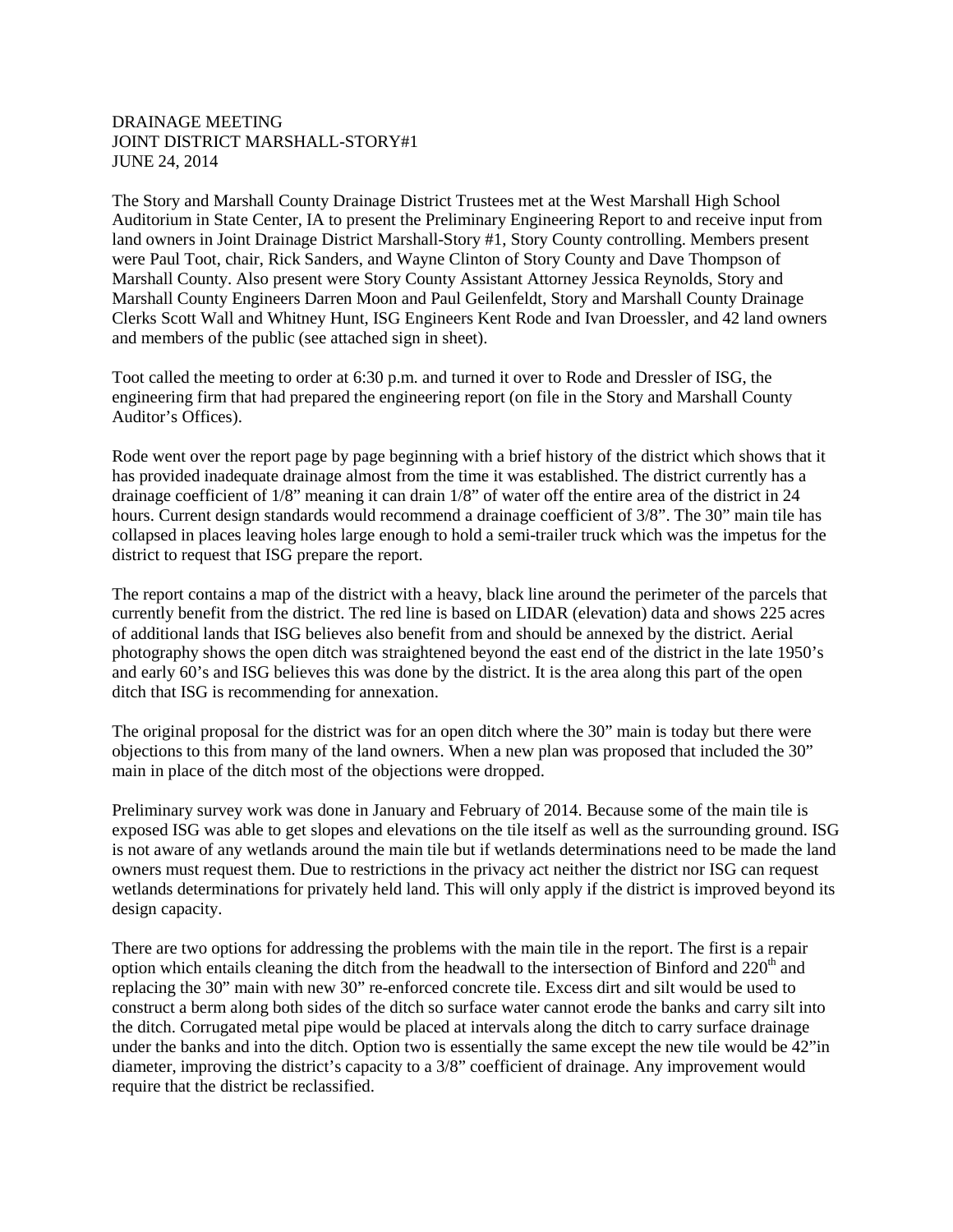ISG is recommending the second option, annexation of the additional lands found to benefit from the district facilities, and reclassification of the entire district. There is currently one classification schedule for the district which means that everyone pays a portion of all repairs to any part of the district. If the district is reclassified ISG will prepare separate schedules for all the branch tiles. This means downstream properties would not be assessed for repairs to upstream facilities but everyone would be assessed for work on the main tile and open ditch. Land owners on Branch C for instance, would not have to pay for work done on Branch D. If the improvement option is selected, Iowa Code requires a reclassification. ISG recommends reclassification if the trustees choose Option 1but it would not be required.

Rode said if payments were spread over 10 years and the additional lands are annexed the average cost per acre would be \$19/year for option 2 versus \$15/year for option 1. Sanders pointed out that benefits to drainage are NOT assessed on a per acre basis and individual properties could pay a little less or significantly more than that amount. Rode agreed that most properties would not pay \$19/acre and that figure is simply an average. The report uses per acre costs as a way to compare the overall costs of the two options to each other.

A landowner questioned how they benefit if they don't have any tile? Droessler said if any of the water on your land runs through a tile, through the ground, or over the ground to the district facility then you benefit from that facility.

Several landowners questioned how the open ditch outside the district was straightened. Did the landowners pay to straighten the ditch or did the district pay. Sanders emphasized that the landowners are the district. Any time the district pays for anything those costs are assessed back to the landowners in the district.

Sanders asked Rode to explain the annexation and reclassification process. Rode said reclassification involves a professional engineer and two landowners who do not own land within the district evaluating each parcel of land within the district and assigning a benefit to drainage to each parcel based on its proximity to district facilities, soil types, and topography. Reclassification would take place in conjunction with annexation so the annexed lands would be included in the reclassification.

Droessler responded to a question about the land owners' control over what the trustees can do. Through the process of remonstrance 50% or more of the land owners controlling at least 70% of the lands in a district can block an improvement. This is not applicable to repairs or annexations.

Sanders asked how and when annexation occurs. Droessler said if the trustees accept the engineer's findings that lands outside the district are benefitting from district facilities they need to pass a resolution to annex those lands. There will then have to be a meeting with just the land owners to be annexed so they can argue for or against it prior to the annexation taking place.

Sanders said there were some large tracts on the edge of the proposed annexation that had a small part of their area inside the red boundary on the map. Those owners will argue that their land drains away from the district. How does ISG respond to that? Droessler replied that if those owners can prove their water is not draining into the district they can get a reduction in their benefit to drainage. Because at least some of the water inside the red boundary will always make its way to a district facility those properties cannot escape getting some benefit to drainage.

Thompson asked how the vote is structured among the trustees. Most of Marshall-Story #1 is in Story County. Is the vote weighted towards Story County or do all the trustees have an equal say? Sanders said the supervisors are acting as trustees of the district, not as county supervisors, here and it does not matter where they are from. Each trustee has an equal vote.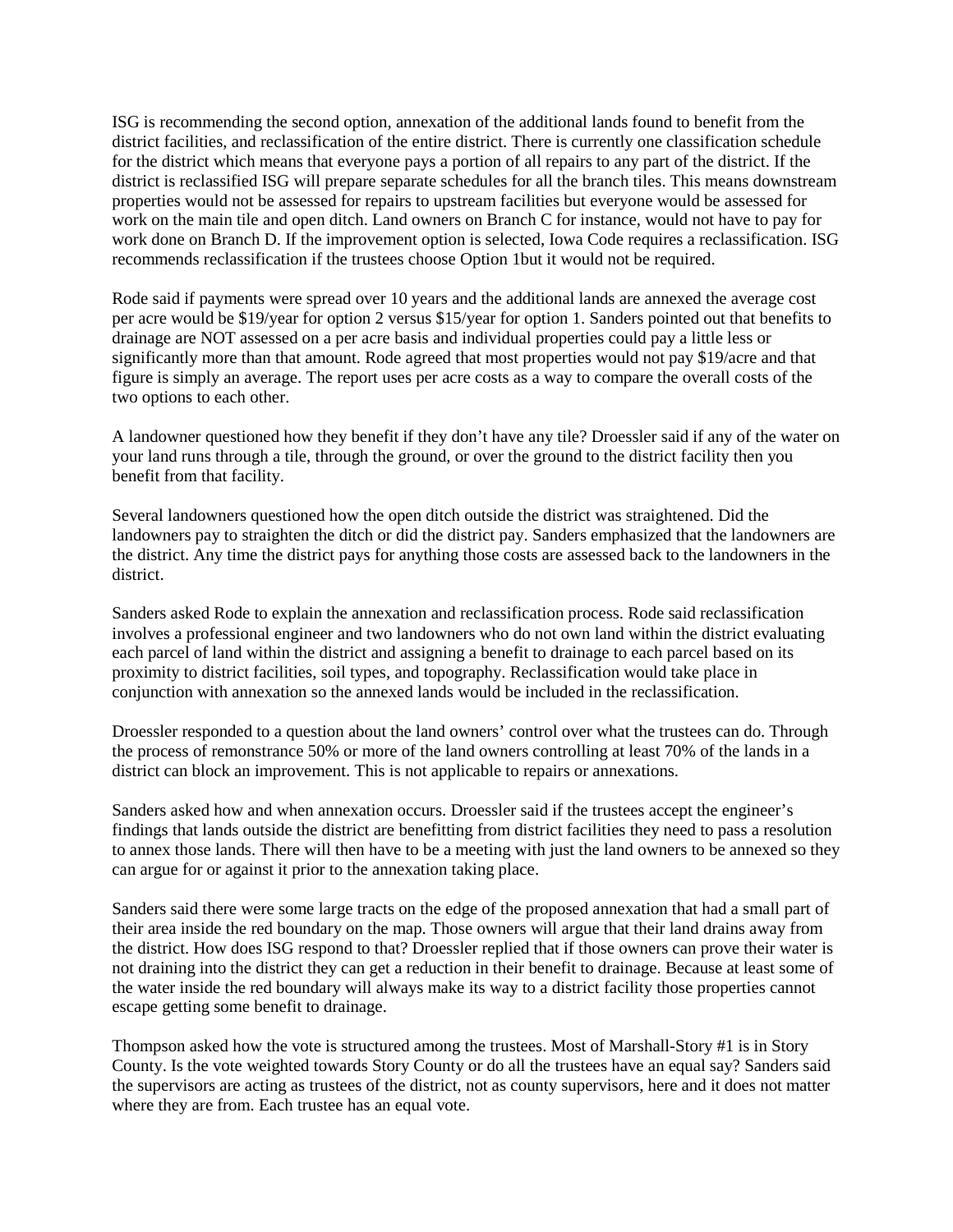Droessler said the advantage of being in a drainage district was having the right to protest when things need to be done. If you are in the district you can ask that trees be removed from the open ditch and that tiles be repaired. The land owners in the area of the proposed annexation are draining into the ditch but they have no rights to go to the trustees and request that the district do anything with that ditch until they are brought into the district.

William Papenburg said the open ditch is properly named Linn Creek and it was there long before the district existed and can't be a district facility. He believes the land owners along the creek outside the district paid to straighten the creek and the district had nothing to do with it. He wants to see proof the district was involved in the straightening. Rode said the district records he had looked at indicated the district had been involved but he did not have enough documentation to prove it.

Dwayne Papenburg questioned why the tile had been put in place at all. It should have remained an open ditch when the district was established. He has an open ditch on his property and he can't fill it in. Droessler said if the property is in the district Papenburg can request that his ditch be tiled and there would be a meeting like this one to consider the request.

After much heated discussion about a tile vs. a ditch Sanders, Rode, and Droessler all pointed out that nothing had been decided. The reason for this meeting was to present options to the land owners and to discuss those options. If none of the current options are satisfactory the trustees can direct the engineer to revise the report and offer more alternatives.

Several landowners asked if an open ditch would be cheaper than the tile. Once the old main tile is dug out why not leave the resulting ditch and not install new tile. Rode and Droessler said whether a ditch or a tile is cheaper depends on the circumstances. If the tile is replaced by a ditch that land is taken out of production and the owners must be compensated at fair value. Karen Lively said they would not sell their land along the main tile.

ISG assumes an 80' easement along the open ditch, 40' from the centerline on either side. They are proposing a formal easement of 100' as part of the proposed project. If the tile is replaced by an open ditch that will mean a strip of land 5,200' long and 100' wide will no longer be farmed. In addition, an open ditch will split the land and if the owners do not have access to their land across the ditch the district will have to pay to provide access.

Many of those present did not understand why the district would have to buy the land for a ditch when there was an open stream there before the district was established. Rode and Droessler said that when the district was established land owners were compensated for damages and land taken during the construction process. That was a one-time compensation to the land owners at that time and has no effect on today's owners. The lands through which the tile runs have been cropped since the tile was put in and the current owners must be compensated for losses incurred if those lands are taken out of production.

Sanders said he is not opposed to giving the land owners more options but there are easy ways and hard ways to address the problems in the district. The trustees are tasked under the Code of Iowa with maintaining the district to its original design capacity. The easy solution is to replace the existing tile with a new 30" tile, levy the district under the original classification, and we're done. If the land owners want to do more than this there needs to be significant "buy-in" because the other options are more expensive and more drawn out. In the case of replacing tile with an open ditch and landowners not wanting to sell their land the district would get involved with condemnation and lawsuits and the process will get really unpleasant and take a really long time. Another option that hasn't been mentioned is dissolving the district in which case maintenance the tile becomes the responsibility of each landowner. Sanders does not believe anyone here wants to take that route.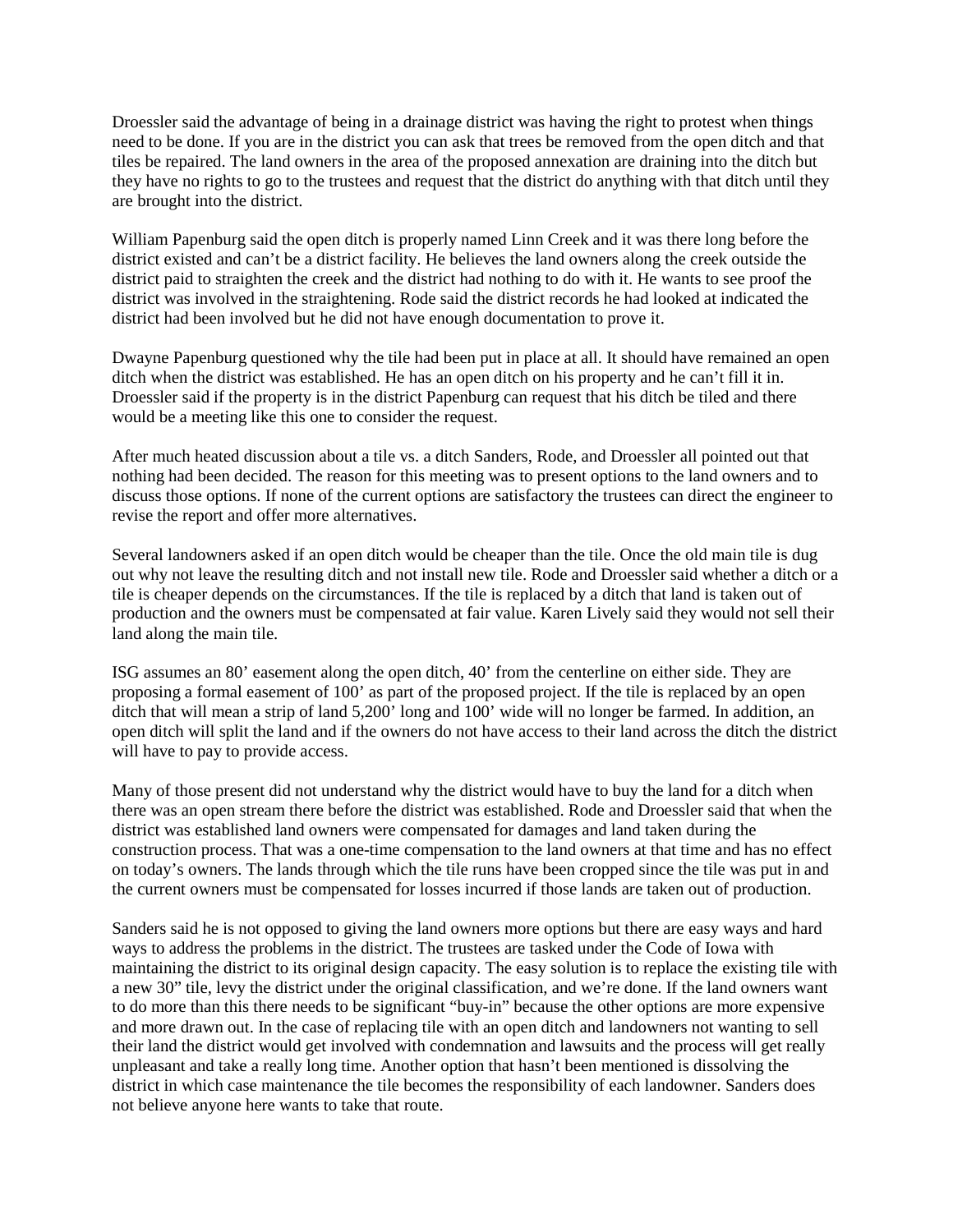A land owner said since these problems had been going on for a long time why hadn't the old trustees, who were residents of the district, done something about it. They directed their comments at Jim Lively, a former trustee, who responded that problems were taken care of as they appeared in a series of smaller repairs. The questioner asked why that sort of repair couldn't continue. Lively said the tile is too far gone to be repaired piecemeal. The discussion became heated and Toot advised those present that we weren't here to discuss what was done in the past and that comments should be addressed to the trustees and the engineers.

A land owner asked if the proposed improvement took future increases in tiling into account. When the district was established no one foresaw the extensive tiling taking place today which is overloading the old tiles. Will we be back here in 20 years because the 42" tile is undersized? Rode and Droessler said the 42" tile is designed to handle all the water in the district with all branch tiles working at a 3/8" drainage coefficient which they are not doing now. Many landowners debated what would happen if extensive pattern tiling continues and the district's branch tiles are all upsized. Won't the main tile eventually be overloaded? Rode and Droessler repeated that the 42" improvement would be adequate for future drainage needs. The landowners were still not satisfied with the engineers' response. Sanders said if the district facilities were designed to a 3/8" coefficient it wouldn't make any difference how much tile private owners put in the ground. The district could drain 3/8" of water every 24 hours and the rest would run across the surface. Rode and Droessler said that was correct.

A landowner asked if the district should require grass waterways over the top of the tile instead of farming over it to prevent erosion from excess rainfall. Rode and Droessler said everyone should be practicing conservation practices in their farming operations but at the same time the district cannot tell landowners what to do on their own land. The district is responsible for maintaining district facilities only and has no authority beyond that.

A land owner asked about the life expectancy of the original tile and what is the design life of the replacement tile? Droessler said the existing main tile is concrete and has a design life of 100 years which is where we are at now. The new tile will also last 100 years and is reinforced which the original is not.

William Papenberg asked about the effect of running 40-ton, single-axle grain carts over the tile? Such a load would be illegal on county roads but farmers use it in their fields. Rode said at the depth of the main tile heavy agricultural equipment will not pose a threat.

A landowner asked if an open ditch would represent a repair or an improvement. Rode said an open ditch will have more carrying capacity than a tile so replacing the 30" tile with a ditch would be an improvement.

Toot asked for a show of hands from those who would like to see the report amended to include estimates for the cost of replacing the tile with an open ditch. The landowners wanted to know how much ISG would charge to amend the report. Droessler thought it would take 30 days and cost about \$2,500. The land owners thought that was a small enough cost compared to the project estimates that it would be worth pursuing. Sixteen landowners raised their hands in support of adding an option for an open ditch to the report. Toot asked for the same sign from anyone opposed to an open ditch and 8 people raised their hands.

Droessler said if the trustees wished to amend the engineering report they should recess the meeting rather than adjourning. That would allow them not to have to send notice and they could reconvene in less than 40 days. The trustees determined that they could reconvene here on July 29.